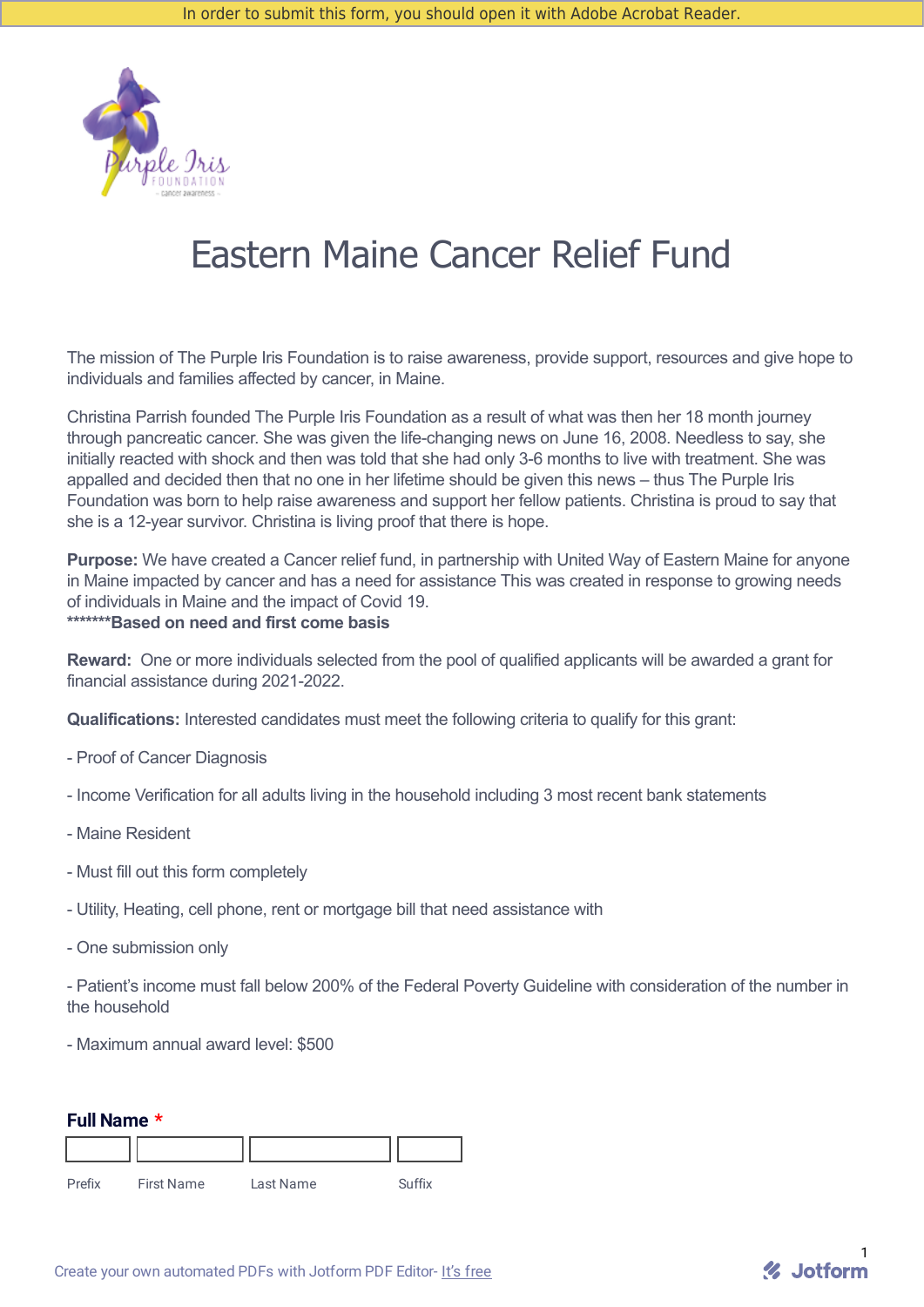#### **Address \***

| <b>Street Address</b>        |                  |  |
|------------------------------|------------------|--|
|                              |                  |  |
| <b>Street Address Line 2</b> |                  |  |
|                              |                  |  |
| City                         | State / Province |  |
|                              |                  |  |
| Postal / Zip Code            | Country          |  |

#### **Phone Number \***

#### **E-mail \***

example@example.com

#### **Date of Birth \***



## **Date of Diagnosis \***



## **How would the Eastern Maine Cancer Relief Fund help you meet an unmet financial need in 2021? \***

# **What is your net monthly household income for all adults? \***

Take home amount after taxes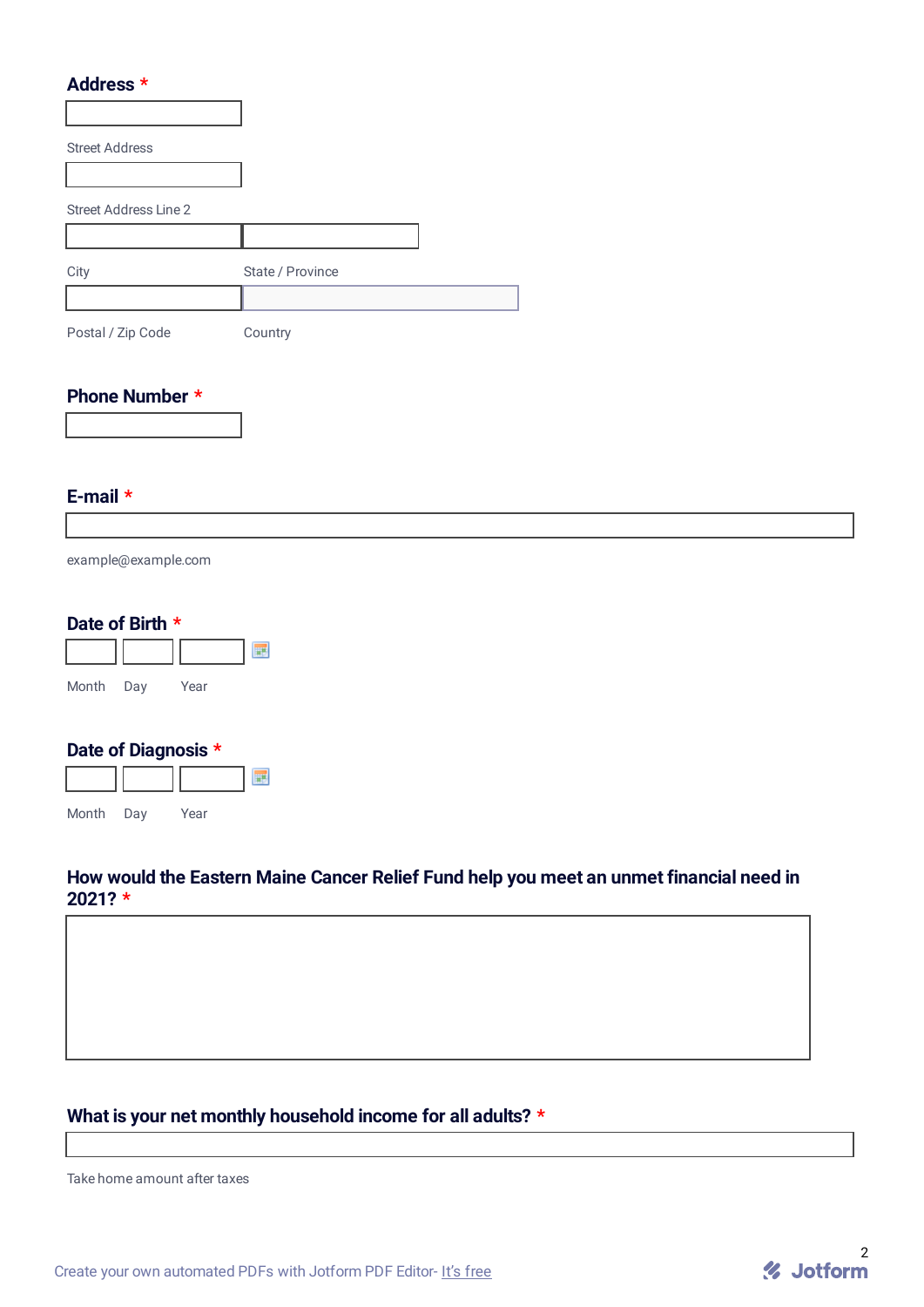Required for submission

#### **Cost of your monthly electric bill \***

**Cost of your monthly heating and cooling bill \***

#### **Cost of your monthly phone bill \***

## **Do you require help with food? \***

# **Cost of your monthly rent or mortgage bill \***

## **Upload or Attach Household Bill You Need Assistance With \***

Required for submission

## **How many people live in your home (including yourself)? \***